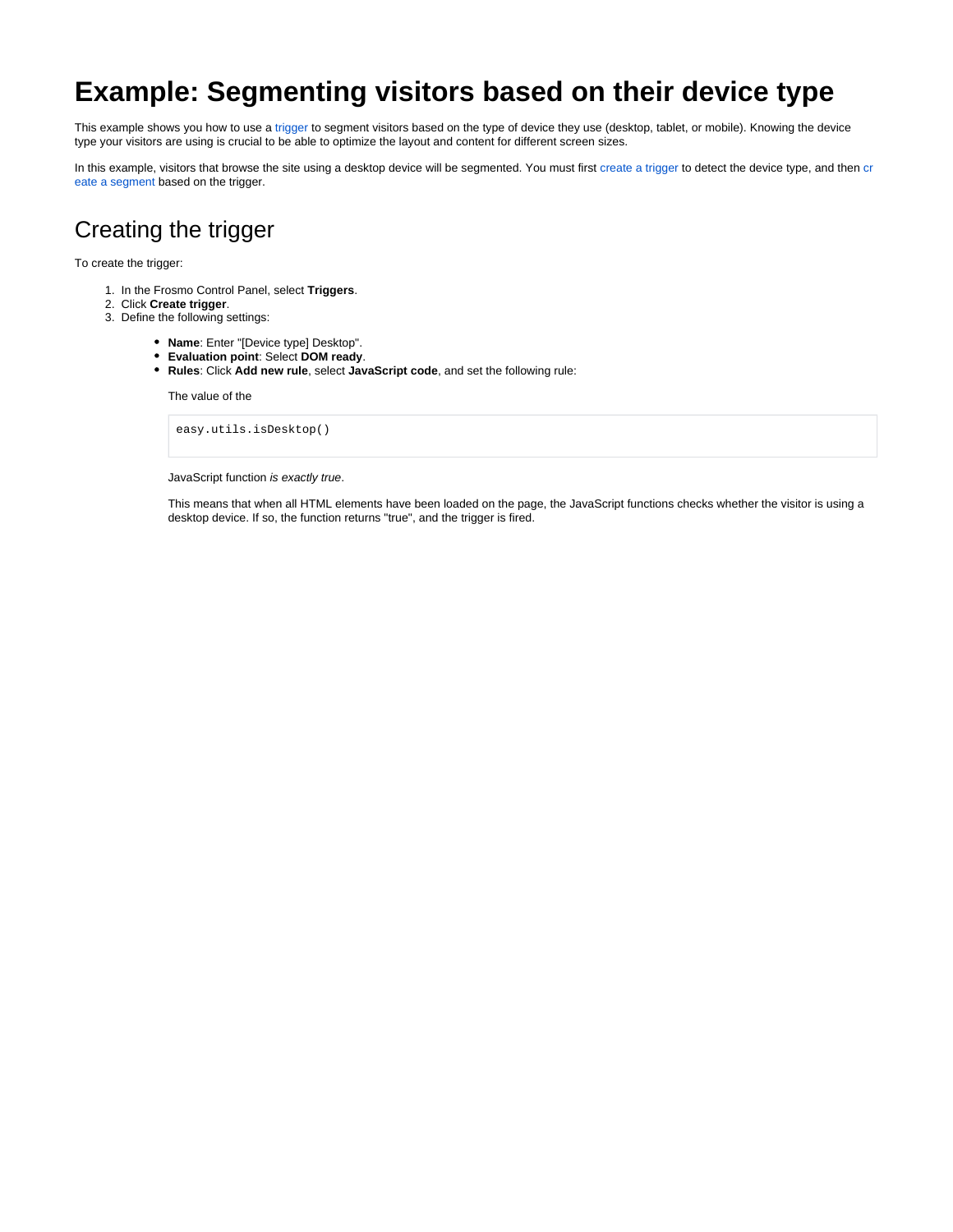| Name*                                                                                               |   |
|-----------------------------------------------------------------------------------------------------|---|
| [Device type] Desktop                                                                               |   |
|                                                                                                     |   |
| <b>Description</b>                                                                                  |   |
|                                                                                                     |   |
|                                                                                                     |   |
| Evaluation point*                                                                                   |   |
| Define the event when the platform evaluates whether to fire the trigger. Learn more                |   |
| DOM ready                                                                                           |   |
|                                                                                                     |   |
| <b>Rules</b>                                                                                        |   |
| To limit when the trigger is fired, add rules. Learn more                                           |   |
|                                                                                                     |   |
| JavaScript code                                                                                     |   |
| easy.utils.isDesktop()<br>The value of the<br>JavaScript function                                   | × |
|                                                                                                     |   |
| is exactly<br>true<br>$\check{ }$                                                                   |   |
| <b>Add new condition</b>                                                                            |   |
|                                                                                                     |   |
| Add new rule                                                                                        |   |
|                                                                                                     |   |
| Alias                                                                                               |   |
| To bind a JavaScript function to the trigger, enter the function name as the alias for the trigger. |   |
| Learn more                                                                                          |   |
|                                                                                                     |   |

4. Click **Save**.

## <span id="page-1-0"></span>Creating the segment

To create a segment for visitors who use a desktop device:

- 1. In the Frosmo Control Panel, select **Data Management > Segmentation > Segments**.
- 2. Click **Create segment**.
- 3. Define the segmentation rules:
	- a. Click **Add new rule**, select **Trigger**, and set the following rule:

The visitor has triggered [Device type] Desktop more than equal to 1 times, with each trigger event counted.

This means that in order to get segmented, the visitor must browse the site using a desktop device at least once. The trigger is evaluated on each page load.

b. Set the time limit based on the start and end date of your modification. The default time limit is 14 days.